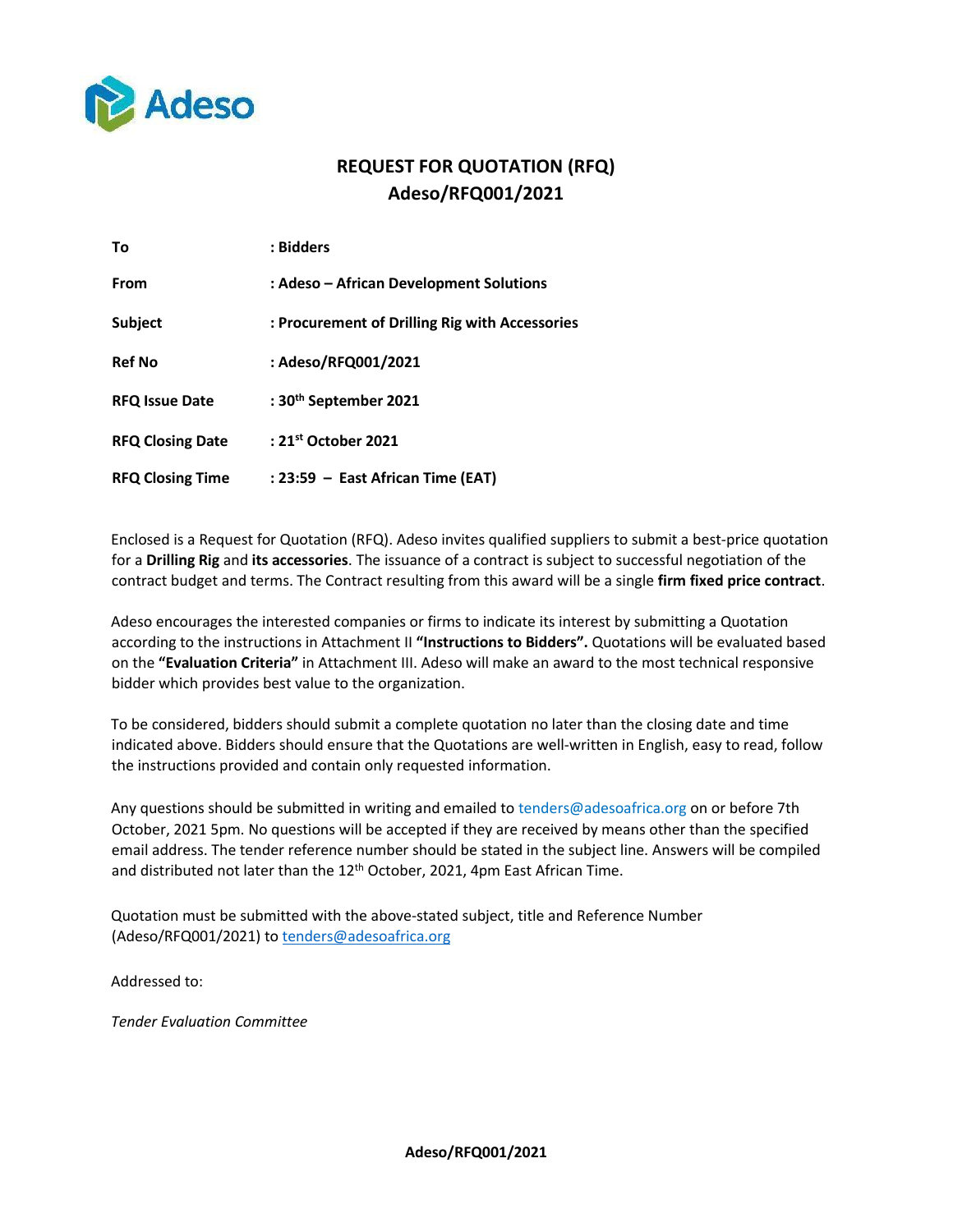# **Attachment l Specific Provisions**

| <b>COVID-19 WASH EMERGENCY INTERVENTION BOQ</b> |                                                                                                                                                                                                                                                                                                                                                                                                                                                                                                                                                                                                                                                                                                                                                                                                                                                                                                                                                                                                                                                              |      |                |                |                 |
|-------------------------------------------------|--------------------------------------------------------------------------------------------------------------------------------------------------------------------------------------------------------------------------------------------------------------------------------------------------------------------------------------------------------------------------------------------------------------------------------------------------------------------------------------------------------------------------------------------------------------------------------------------------------------------------------------------------------------------------------------------------------------------------------------------------------------------------------------------------------------------------------------------------------------------------------------------------------------------------------------------------------------------------------------------------------------------------------------------------------------|------|----------------|----------------|-----------------|
|                                                 |                                                                                                                                                                                                                                                                                                                                                                                                                                                                                                                                                                                                                                                                                                                                                                                                                                                                                                                                                                                                                                                              |      |                |                |                 |
|                                                 | <b>TECHNICAL SPECIFICATION</b>                                                                                                                                                                                                                                                                                                                                                                                                                                                                                                                                                                                                                                                                                                                                                                                                                                                                                                                                                                                                                               |      |                |                |                 |
|                                                 | <b>Cost Estimation of water drilling rig</b>                                                                                                                                                                                                                                                                                                                                                                                                                                                                                                                                                                                                                                                                                                                                                                                                                                                                                                                                                                                                                 |      |                |                |                 |
|                                                 |                                                                                                                                                                                                                                                                                                                                                                                                                                                                                                                                                                                                                                                                                                                                                                                                                                                                                                                                                                                                                                                              |      |                |                |                 |
| No.                                             | <b>Item Description</b>                                                                                                                                                                                                                                                                                                                                                                                                                                                                                                                                                                                                                                                                                                                                                                                                                                                                                                                                                                                                                                      | Unit | Qty            | Unit Cost (\$) | Total Cost (\$) |
|                                                 | A. Set of the drilling rig                                                                                                                                                                                                                                                                                                                                                                                                                                                                                                                                                                                                                                                                                                                                                                                                                                                                                                                                                                                                                                   |      |                |                |                 |
| 1                                               | Manufacturer and supplying of truck mounted hydraulically<br>operated DTH cum Rotary Combination drilling rig combo<br>capable of drilling up to a depth of 750 mtrs and enable to<br>drill with14 inch bit in rocky and muddy formations to the<br>end. With all its necessary accessories and tools. The rig will<br>have a special configuration to connect both pumps and<br>compressors based on the difficulty<br><b>Scope of Supply</b><br>Mast channel mast with 6mtr rod handling capacity Heavy<br>Duty Double motor gear box with high torque<br>180mm Diameter Stabilizers - 04 No<br>160mm MRC - 02<br>225mm feed cylinder<br>360 liter control valve wolvoil for rotation and feed<br>10" x 7.5" mud pump hydraulic drive - 02 no<br>200ltr water injection pump<br>400amp welding generator Three line wire rope system<br>22mm wire rope 6 x 36 steel core type<br>Push Force will be 97,800 kgs<br>Pull force will be 67,640 kgs<br>Platform for air compressor with fuel tank of 2000 Itr<br>900 Itr hydraulic oil tank for better cooling | Set  | 1              |                |                 |
| $\overline{2}$                                  | 114mm OD x 9.5mm thickness x 5 mtr drill pipe                                                                                                                                                                                                                                                                                                                                                                                                                                                                                                                                                                                                                                                                                                                                                                                                                                                                                                                                                                                                                | No.  | 170            |                |                 |
| 3                                               | Deck Engine of 360 hp for high power and torque.                                                                                                                                                                                                                                                                                                                                                                                                                                                                                                                                                                                                                                                                                                                                                                                                                                                                                                                                                                                                             | No.  | $\mathbf{1}$   |                |                 |
| 4                                               | First air compressor of 400 psi                                                                                                                                                                                                                                                                                                                                                                                                                                                                                                                                                                                                                                                                                                                                                                                                                                                                                                                                                                                                                              | No.  | $\mathbf{1}$   |                |                 |
| 5                                               | Second air compressor of 330psi                                                                                                                                                                                                                                                                                                                                                                                                                                                                                                                                                                                                                                                                                                                                                                                                                                                                                                                                                                                                                              | No.  | $\mathbf{1}$   |                |                 |
| 6                                               | 12" RR TC Bit                                                                                                                                                                                                                                                                                                                                                                                                                                                                                                                                                                                                                                                                                                                                                                                                                                                                                                                                                                                                                                                | No.  | $\overline{2}$ |                |                 |
| $\overline{7}$                                  | 14" RR TC Bit                                                                                                                                                                                                                                                                                                                                                                                                                                                                                                                                                                                                                                                                                                                                                                                                                                                                                                                                                                                                                                                | No.  | $\overline{2}$ |                |                 |
| 8                                               | 8" Pilot Cutter                                                                                                                                                                                                                                                                                                                                                                                                                                                                                                                                                                                                                                                                                                                                                                                                                                                                                                                                                                                                                                              | No.  | $\overline{2}$ |                |                 |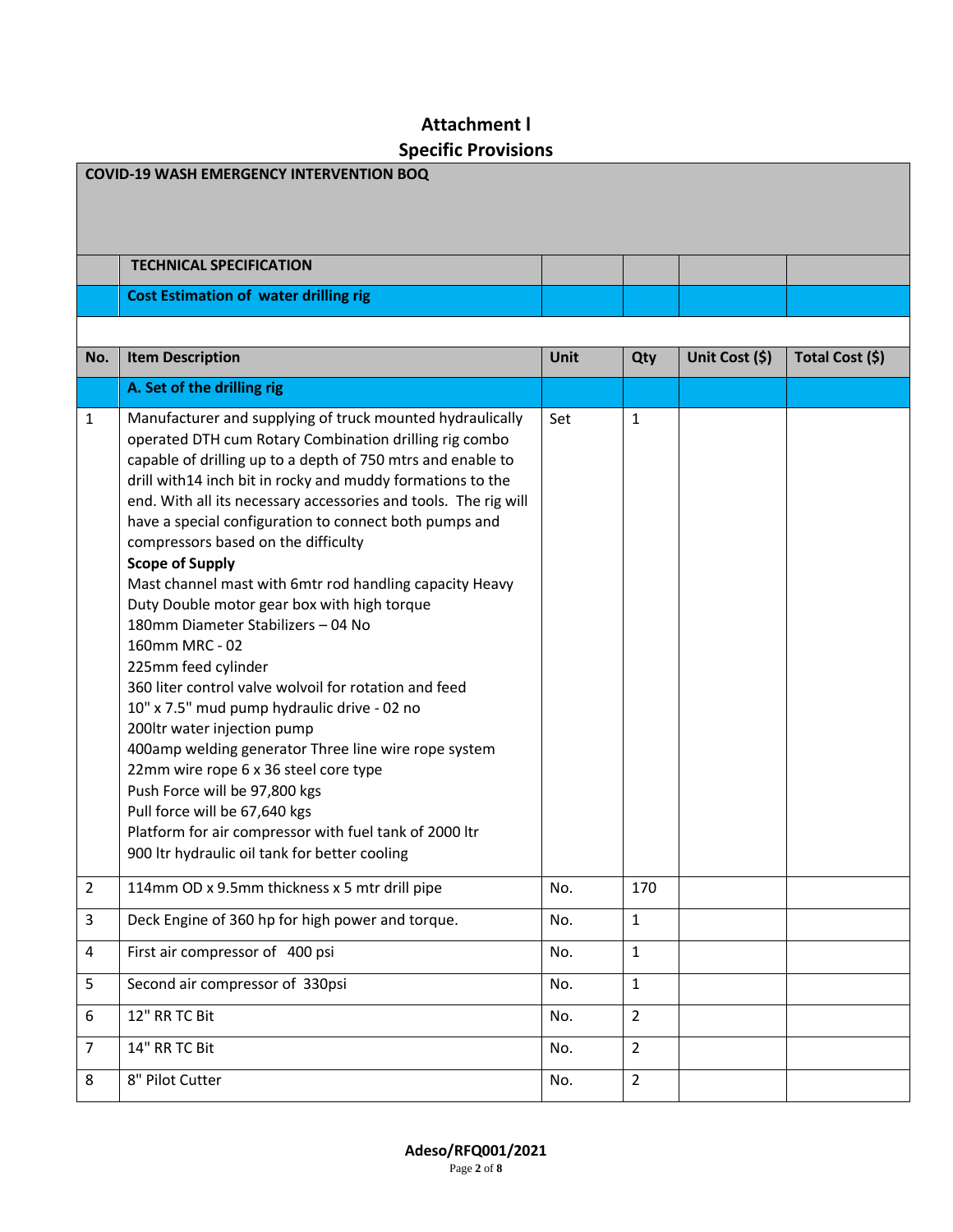| 9              | 10" Pilot Cutter                                        | No. | $\overline{2}$ |  |
|----------------|---------------------------------------------------------|-----|----------------|--|
| 10             | 12" Pilot Cutter                                        | No. | 3              |  |
| 11             | 14" Pilot Cutter                                        | No. | 3              |  |
| 12             | 16" Pilot Cutter                                        | No. | 3              |  |
|                | <b>Subtotal A</b>                                       |     |                |  |
|                | <b>B. Compliment Spears</b>                             |     |                |  |
| 1              | <b>Drill Rod Carrier</b>                                | No. | 3              |  |
| $\overline{2}$ | Sub for Rotation Gear Box to Drill Pipe                 | No. | $\overline{4}$ |  |
| 3              | Rod Guide                                               | No. | 3              |  |
| 4              | Road Spanner                                            | No. | 4              |  |
| 5              | <b>Breakout Spanner</b>                                 | No. | $\overline{2}$ |  |
| 6              | 3/8" x 1mtr rubber hose                                 | No. | 3              |  |
| $\overline{7}$ | 1/2" x 1 mtr rubber hose pipe                           | No. | 3              |  |
| 8              | 3/4" x 1 mtr rubber hose pipe                           | No. | 3              |  |
| 9              | 1" x 1 mtr rubber hose pipe                             | No. | 3              |  |
| 10             | 1 1/4" x 1 mtr rubber hose pipe                         | No. | $\overline{2}$ |  |
| 11             | 2" x 1 mtr rubber hose pipe                             | No. | $\overline{2}$ |  |
| 12             | 3/8" hydraulic fitting (3 WS, 3 Elbow, 3 Adaptor, 3 T)  | No. | $\mathbf{1}$   |  |
| 13             | 1/2" hydraulic fittings (3 WS, 3 Elbow, 3 Adeptor, 3 T) | No. | $\mathbf{1}$   |  |
| 14             | 3/4" hydraulic fittings (3 WS, 3 Elbow, 3 Adaptor)      | No. | $\mathbf{1}$   |  |
| 15             | 1" hydraulic fittings (3 WS, 3 Elbow, 3 Adaptor)        | No. | $\mathbf{1}$   |  |
| 16             | Return line oil Filter for rig CFR inside Element       | No. | $\overline{2}$ |  |
| 17             | Suction oil Filter for rig                              | No. | $\overline{4}$ |  |
| 18             | SG Iron CI Material 'L' pouch                           | No. | $\overline{2}$ |  |
| 19             | SG Iron CI Material 'H' Pouch                           | No. | $\overline{4}$ |  |
| 20             | 5" suction pipe wire type x 16 meter                    | No. | $\mathbf{1}$   |  |
| 22             | 5"Pvc Foot valve with clamp                             | No. | $\mathbf{1}$   |  |
| 23             | 2"Suction outlet pipe 16 meter                          | No. | $\mathbf{1}$   |  |
| 24             | 10 meter 600amp copper wire for welding machine         | No. | $\mathbf{1}$   |  |
| 25             | welding helmet with glass and welding holder            | No. | $\mathbf{1}$   |  |
| 26             | L&K Spanner kit up to 16mm                              | No. | $\mathbf{1}$   |  |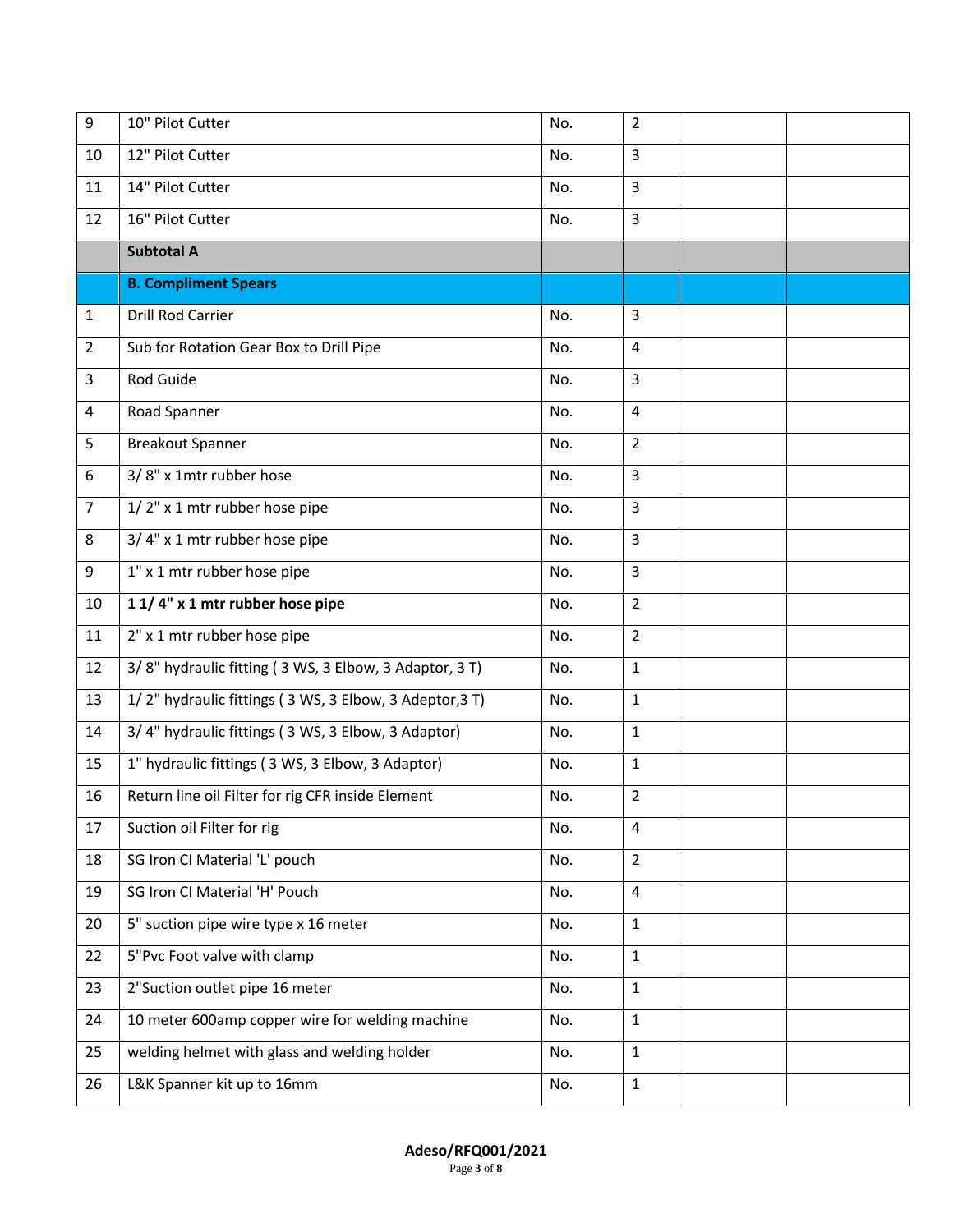| 27             | Fix Spanner Kit up to 60mm                                 | No.     | $\mathbf{1}$   |  |
|----------------|------------------------------------------------------------|---------|----------------|--|
| 28             | Ring Spanner Kit up to 38mm                                | No.     | $\mathbf{1}$   |  |
| 29             | Box Spanner Kit up to 38mm                                 | No.     | $\mathbf{1}$   |  |
| 30             | Hammer Guide                                               | No.     | $\mathbf{1}$   |  |
| 31             | Hammer Spanner                                             | No.     | $\overline{2}$ |  |
| 32             | Grease Pump                                                | No.     | $\mathbf{1}$   |  |
| 33             | 5" Casing shoe                                             | No.     | $\overline{2}$ |  |
| 34             | 4" Hammer Wise                                             | No.     | $\mathbf{1}$   |  |
| 35             | Rotary Gear box oil Seal Kit                               | No.     | $\overline{2}$ |  |
| 36             | PTO Gear box oil seal kit                                  | No.     | $\overline{2}$ |  |
| 37             | 6" DTH Hammer                                              | No.     | $\overline{2}$ |  |
| 38             | 7" DTH Drill Bit for 6" Hammer                             | No.     | $\overline{3}$ |  |
| 39             | 8" DTH hammer                                              | No.     | $\overline{2}$ |  |
| 40             | 8.5" DTH Drill Bit for 8" Hammer                           | No.     | $\mathbf{3}$   |  |
| 41             | 10" DTH hammer                                             | No.     | $\overline{2}$ |  |
| 42             | 10.5" DTH Drill Bit                                        | No.     | 3              |  |
| 43             | 12" DTH hammer                                             | No.     | $\overline{2}$ |  |
| 44             | 12.5" DTH Drill bit                                        | No.     | $\overline{3}$ |  |
| 45             | 14" DTH Drill bit                                          | No.     | $\mathbf{3}$   |  |
| 46             | Digital camera                                             | No.     | $\mathbf{1}$   |  |
|                | <b>Subtotal B</b>                                          |         |                |  |
|                | <b>C. Trucks</b>                                           |         |                |  |
| 1              | Howo trucks with 371hp 6x6                                 | Trucks  | 3              |  |
|                | Subtotal C                                                 |         |                |  |
|                | D. Shipping and delivering to Somalia                      |         |                |  |
| 1              | Shipping and delivering the rig to Berbera port Somaliland | Lumpsum | $\mathbf{1}$   |  |
|                | <b>Subtotal D</b>                                          |         |                |  |
|                | <b>E. Installation, Commissioning and Training</b>         |         |                |  |
| 1              | Installation of equipment on site                          | Lumpsum | $\mathbf{1}$   |  |
| $\overline{2}$ | In-person training for 10 days                             | Lumpsum | $\mathbf{1}$   |  |
|                | GRAND TOTAL of the rig A +B +C+D+E                         |         |                |  |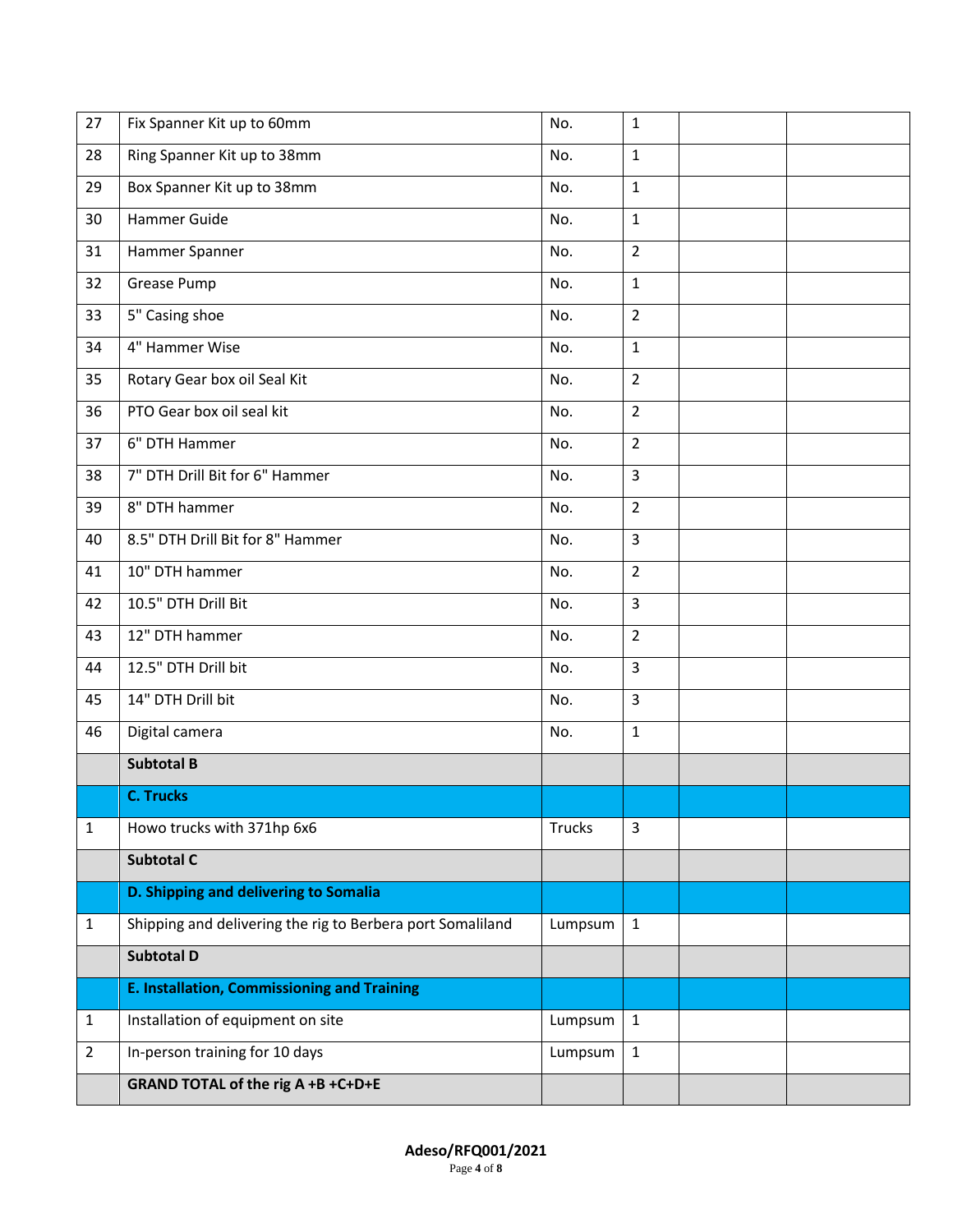# **Attachment II**

# **INSTRUCTIONS TO BIDDERS AND MINIMUM REQUIREMENTS**

# **A. General Instructions**

These Instructions to bidders will not form part of the offer or of the Contract. They are intended solely to aid bidders in the preparation of their Quotations.

# **Read and follow these instructions carefully**.

- 1. The tender, all corresponding and documents related to the tender must be written in the English language, unless otherwise explicitly allowed.
- 2. Tenders and all cost and price figures must be presented in **US Dollars**.
- 3. The Bidder must state in its Quotation the validity period of its offer. The minimum offer acceptance period for this RFQ is **90 days** after closing date of the RFQ. Adeso reserves the right not to make any award.
- 4. Bidders must be licensed and authorized to conduct business in *their country of residence/or the bidding entity*, evidenced by providing a valid legislation licenses/certificates.
- 5. A firm fixed price purchase order/contract will be issued to the successful bidder in **US Dollars**.
	- **Failure to agree and comply with any of the above specification will result in the Bidder being considered technically unresponsive.**

#### **B. Additional Requirements for Submission**

- 6. No costs incurred by the Bidders in preparing and submitting the Quotation are reimbursable by Adeso. All such costs will be at the Bidder's expense.
- 7. Responsibility Determination: Award shall only be made to, "responsible" contractors. To enable Adeso to make this determination, the Bidder must state in the cover letter of the Quotation that it:
	- (a) has adequate financial resources to perform the work stated herein, or the ability to obtain them without delay;
	- (b) is able to comply with the described delivery or performance schedule, taking into consideration all existing commitments and constraints;
	- (c) has a satisfactory performance record;
	- (d) has a satisfactory record of integrity and business ethics;
	- (e) has the necessary technical capacity, equipment and facilities, or the ability to obtain them; and (f)

Is otherwise qualified and eligible to receive an award under applicable laws and regulations.

- 8. Late Bids: Bidders are wholly responsible for ensuring that their bids are received in accordance with the instructions stated herein. A late bid will be recommended for rejection, even if it was late as a result of circumstances beyond the Bidder's control. Late offers will only be considered at the evaluation committee's discretion.
- 9. Disposition of Quotation: Quotations submitted in response to this RFQ will not be returned. Reasonable efforts will be made to ensure confidentiality of Quotations received from all Bidders. This RFQ does not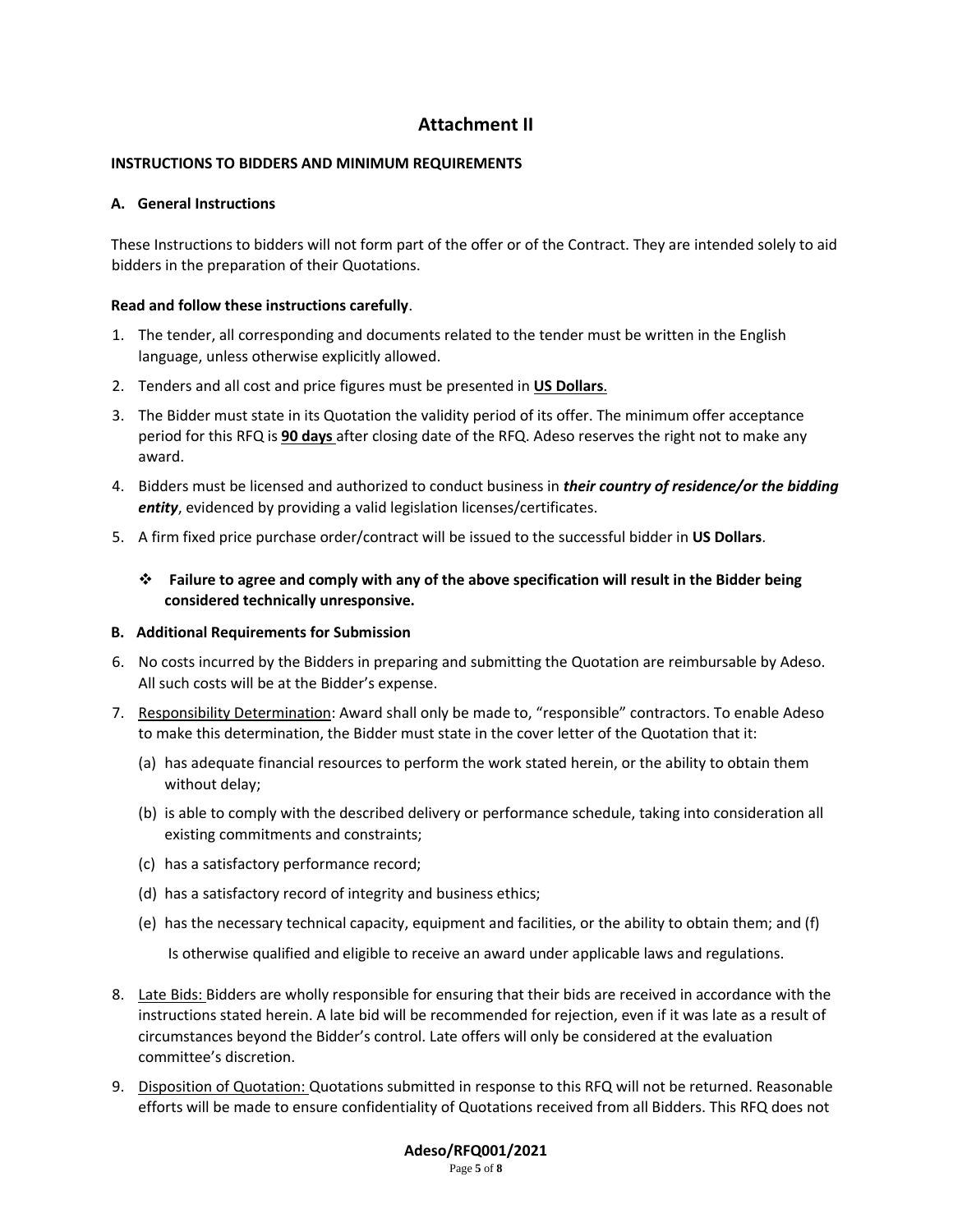seek information of a highly proprietary nature, but if such information is included in the Bidder's quotation, the Bidder must alert Adeso and must annotate the material by marking it "Confidential and Proprietary" so that these sections can be treated appropriately.

- 10. Clarifications and Amendment to the RFQ: Any question raised regarding this solicitation must be **in writing** emailed to the email address specified in the RFQ covering letter. No questions/clarifications will be accepted if they are received by another means. The solicitation number should be stated in the subject. Responses will be compiled and emailed to the requesting potential Bidder.
- 11. Adeso anticipates that discussions with Bidders will be conducted, however, Adeso reserves the right to make award without discussions. It is strongly recommended that Bidders present their best offer.
- 12. Adeso may waive informalities and minor irregularities in Quotations received at their discretion.
- 13. Eligibility of Firms Source/Origin/Nationality: All Bidders are required to indicate with supporting

documents the source, origin of the goods for the nationality of the principle proprietors.

# **C. Submission of Quotation:**

Tender must be submitted no later than the specified date/time to this email [tenders@adesoafrica.org](mailto:tenders@adesoafrica.org) Please mark the email with the RFQ number, indicated on the RFQ cover page.

# **Adeso reserves the right not to evaluate a non-responsive tender.**

# **D. Content of Quotation:**

The quotation shall be comprised of the following sections:

- i. The Cover Letter (Attachment IV)
- ii. Copy of the Bidder's Valid Business License
- iii. As part of the quotation include
	- (a) Warranty
	- (b) Insurance
	- (c) Duration of delivery
- iv. The list of current and past performed works for the last 4 years, including delivery duration
- v. Certified statement of account for the last one (1) year
- vi. Key staff and their CVs
- **Failure to comply with any of the above points will result in the Bidder being considered "unresponsive" and the Quotation rejected.**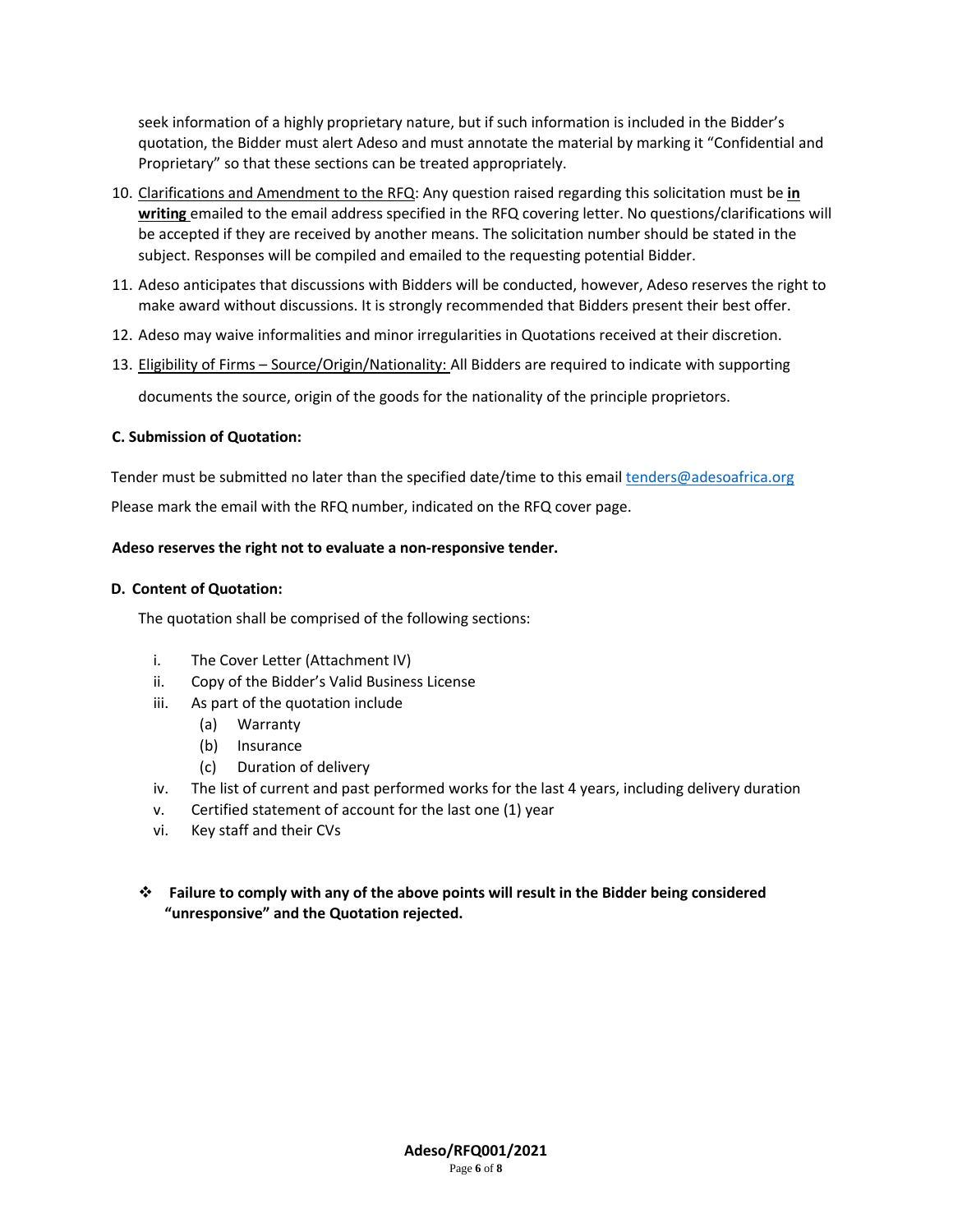# **Attachment III**

# **EVALUATION CRITERIA**

- A. All bids will be evaluated according to the following process. Adeso will award the contract to the successful tenderer(s) whose tender has been determined to be substantially responsive and has been determined to be the lowest evaluated tender, provided further that the tenderer is determined to be qualified to perform the contract satisfactorily.
- **Selection Criteria**: Suppliers whose bids fit the technical requirements stated in **section A, B, C and D** of the RFQ and who have proved their ability to complete the work through performance, financial and technical records will move to the next stage to be judged on the value of their bid or quote. The supplier must demonstrate that they have the necessary qualifications, capability experience, services and facilities to provide what is being procured.
- **Award Criteria:** The value of each bid or quote will be compared to others received by Adeso. Using the Quotation Form and other information, Adeso will compare these quote or bids on price, overall cost of the product and other factors.

Adeso reserves the right to consider other factors in this process. Adeso may not be able to notify if a supplier has lost an award.

# **Relative Importance of the Evaluation Factors**

Adeso will evaluate Quotations on a best value basis. Adeso considers the Bidders' technical capability and competence to be more important than the price offered. Adeso will not, however, select a Bidder for award on the basis of superior capability without consideration its price and other cost factors. Bids exceeding Adeso's cost estimate without adequate justification in the technical Quotation and budget notes will be considered "non-competitive".